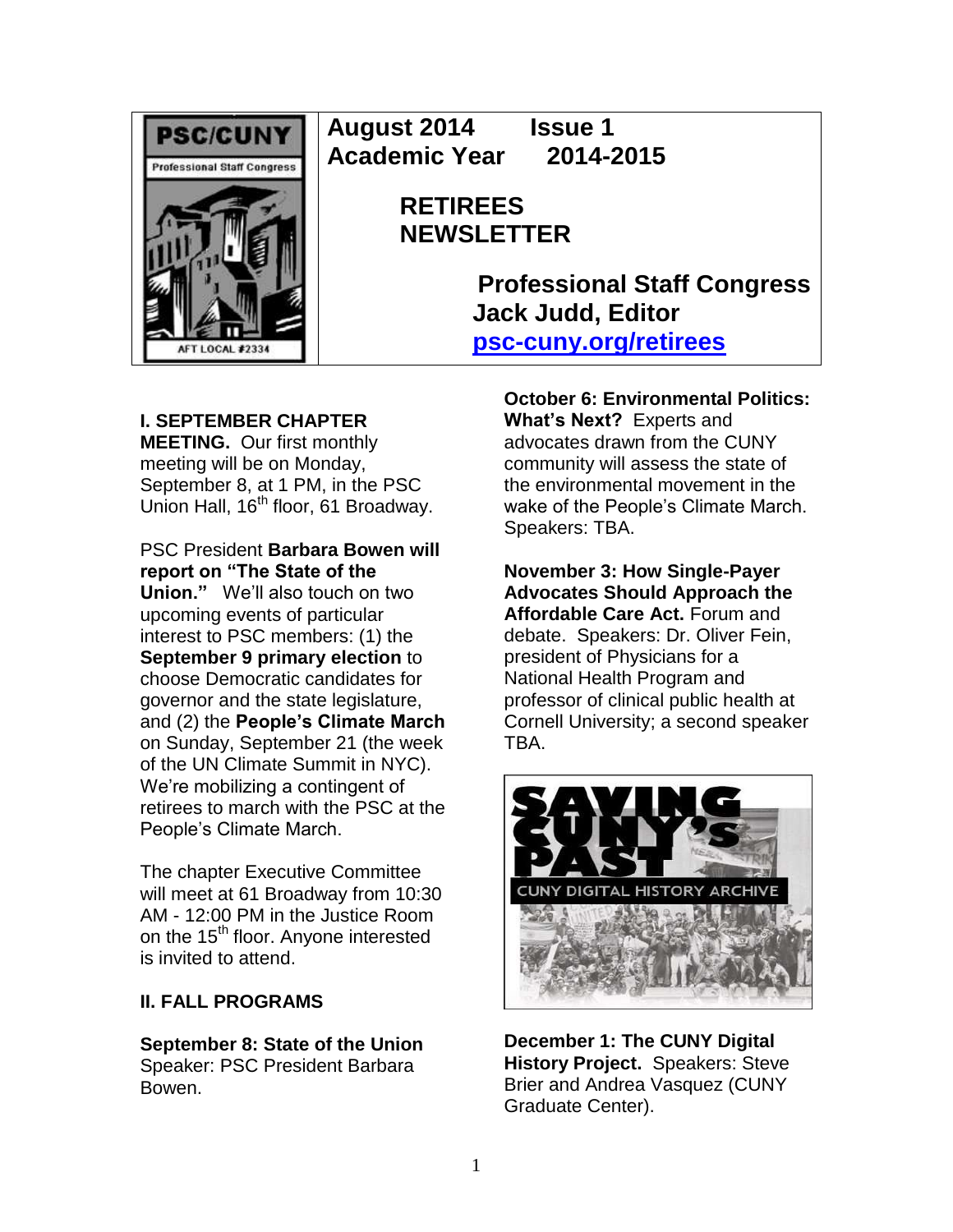#### **III. CUNY's NEW CHANCELLOR**

Newly appointed as chancellor of the City University of New York, James B. Milliken attended the PSC Retirees Chapter luncheon on June 9. He was introduced to the retirees by PSC President Barbara Bowen, who pointed out that no previous chancellor had sought to attend a retiree affair. Milliken spoke about his career at the University of Nebraska and his interaction with the retirees from that institution. Chancellor Milliken acknowledged the thousands of years of service to CUNY represented in the Retirees Chapter during his speech and said he envisioned closer contact with retirees.

### **REPORT ON JUNE LUNCHEON.**

#### **MEMORIES OF CONFLICT AND**

**PROTEST.** For many retirees who were in service at CUNY during the late 1960s and 1970s, the commentary of Penny Lewis (Professor at CUNY's Murphy Institute) at the Chapter's June luncheon activated vivid memories of that contentious era. Vice-Chairman Joel Berger provided this brief summary of her remarks:

In the popular memory of the Vietnam Era, the coalition of academics, professionals and college students in opposition to the war is usually contrasted with support for the conflict by most labor unions and blue collar workers. With "our memory structured by the media," Penny Lewis believes that the perception of the national debate over the Vietnam War as a struggle between the "good workers of

America and elite intellectuals" is not based upon facts.



 *Vietnam era anti-war buttons*

In her book, *Hardhats, Hippies, and Hawks: The Vietnam Antiwar Movement as Myth and Memory,*  rather than this conventional picture of class polarization in the anti-war movement, Lewis presented a more nuanced view of its cross-class nature, as well as its tensions. She documents working-class movements in opposition to the war, resistance among working-class soldiers in the army, and the efforts of Vietnam vets against the war. By the end of the war, according to a Gallup poll, working-class opposition to the war was greater than that of any other sector of American society.

Given that, for most retirees in the room, the anti-war movement was "lived history," there was lively and informed discussion after the presentation – and high praise for Lewis' work.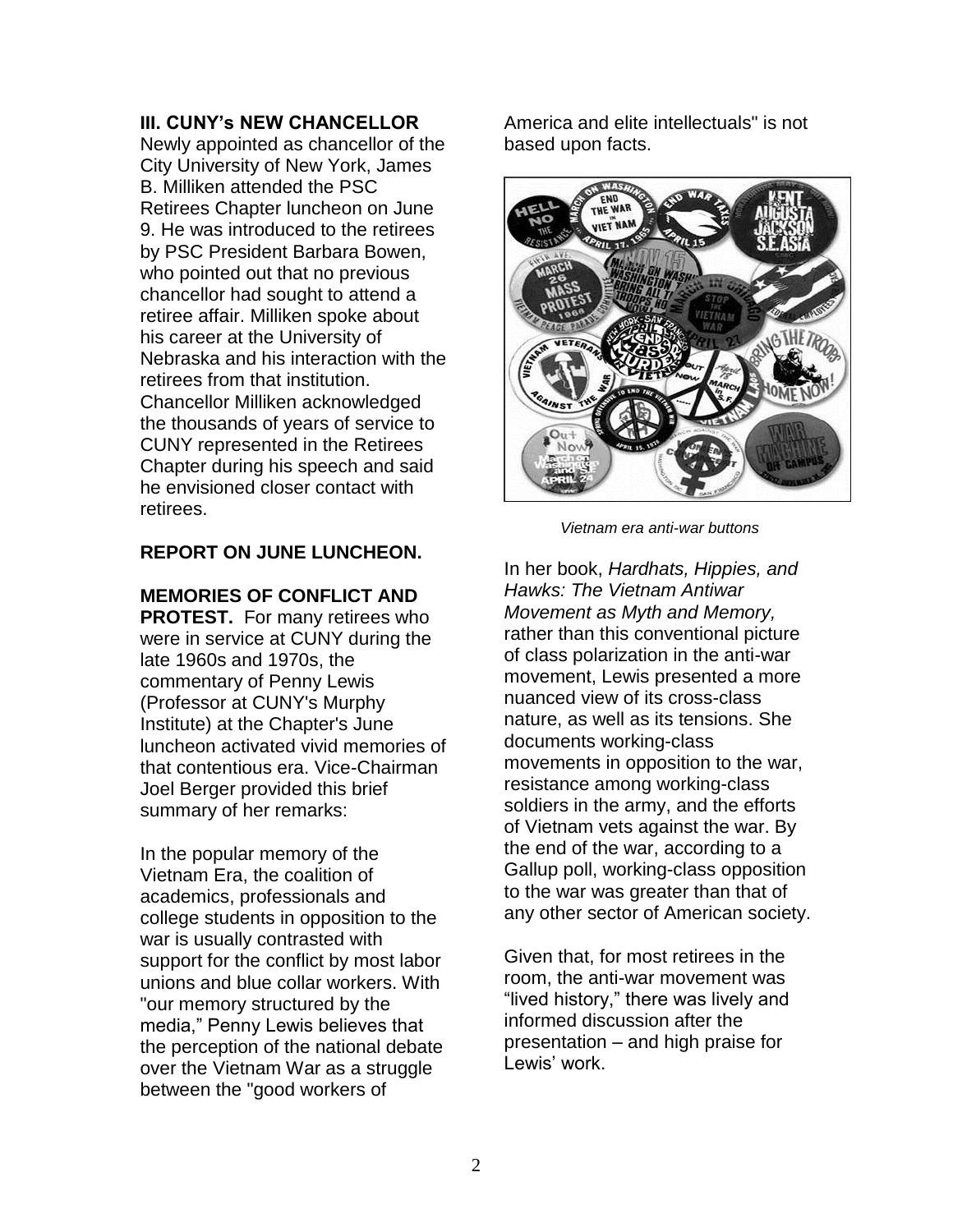## **IV. PSC MOURNS THE LOSS OF FORMER CHAPTER CHAIRMAN LAWRENCE J. KAPLAN**

Larry Kaplan, chairman of the PSC Retirees Chapter from 1992-2001, died Aug. 5 at North Shore University Hospital in Manhasset. He was 98. Kaplan held degrees in economics from Brooklyn College and Columbia University, was a decorated member of General George S. Patton's Sixth Armored Division in WWII, and served as an economist for New York City before he joined the faculty of John Jay in 1965. He retired in 1986 and spent the next 15 years building the strength and the reach of the PSC Retirees Chapter. He is survived by his wife of 68 years, Jeanne, his three children, Harriot, Sandford and Marcia, and his seven grandchildren and five great-grandchildren. A full obituary will appear in *Clarion*.

#### **V. ANNOUNCED CHANGES BY SOCIAL SECURITY ADMINISTRATION**



The Social Security Administration (SSA) is promoting use of its webbased services, and reducing faceto-face services. Many local SSA offices have closed, including these in NYS: Amherst (closed 3/28/14), Astoria (closed 12/10/12), Bronx

(closed 3/28/14), Chinatown Manhattan (closed 4/20/12), Brooklyn/East NY (closed 3/9/12), Glendale/Rego Park (closed 7/15/11), Grand Central/NYC Midtown (closed 12/9/13), Kingston (closed 3/28/14), Long Beach (closed 2/10/12) Mount Vernon (closed 9/23/11), Rome (closed 4/27/12), and Williamsburg (closed 3/10/14).

## **No More Social Security Number Printouts**

As of August 1, 2014, SSA offices that remain open are no longer issuing Social Security number printouts to those who don't have their Social Security cards. If you need official evidence of your Social Security number, you must now apply for a mailed replacement card instead. Beginning on October 1, 2014, people who receive Social Security benefits of any kind - including Social Security Disability Insurance (SSDI) and Supplemental Security Income (SSI) payments - will be unable to obtain a letter explaining their benefits directly from their local Social Security office.

## **On-Line Services**

Proof of Social Security and/or Supplemental Security Income (SSI) is available to most beneficiaries by registering for their personal MY Social Security account online at [www.socialsecurity.gov/myaccount,](http://www.socialsecurity.gov/myaccount) or by calling the national, toll-free number, 1-800-772-1213.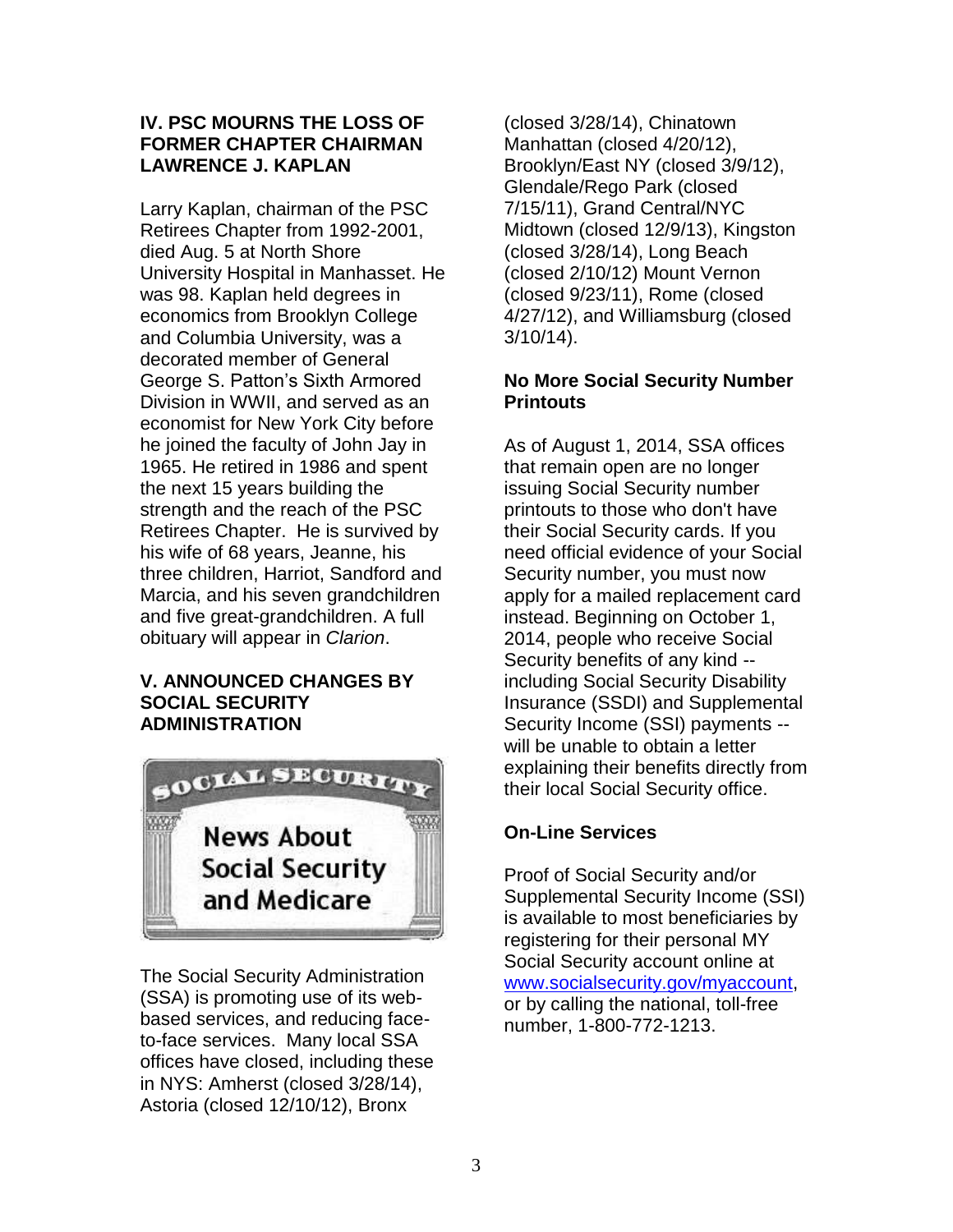#### **Medicare Part B Reimbursement for 2013 in the Mail**

New York City currently reimburses retirees for their monthly premium for Medicare Part B, as well for their eligible dependents' premiums on Medicare Part B. Medicare Part B reimbursement checks are generally issued once a year, in the year following your Medicare Part B eligibility. The standard reimbursement check amount for Calendar Year 2013 is \$104.90 per person per month. Recipients should receive checks this month. The checks were mailed beginning in August.

You must be receiving a City pension check and be enrolled as the contract holder for City health benefits in order to receive reimbursement for Part B premiums. For most retirees, the refund is issued automatically by the Health Benefits Program. If you haven't received your check, you must wait until the first week of October and then write to the Health Benefits Program, 40 Rector Street, Attn: Medicare Unit, New York, NY 10006. Include your Social Security number, current address, telephone number, and a copy of your Medicare card. The investigation process takes 6-8 weeks. The Health Benefits Program's phone number is (212) 513-0470.

## **Retirees with Incomes above \$85K May Be Eligible for Additional Reimbursements**

Federal law requires Medicare beneficiaries with incomes above \$85,000 to pay progressively higher monthly premiums above the \$104.90 basic rate. The required additional premium is called the Income Related Monthly Adjustment Amount (IRMAA), If you paid more than the \$104.90 basic monthly rate for Medicare Part B in 2013, you may be eligible for additional reimbursement. For the reimbursement claim form and instructions, see this URL on the NYC Office of Labor Relations web page:

[www.nyc.gov/html/olr/downloads/pdf/](http://www.nyc.gov/html/olr/downloads/pdf/healthb/irmaa_2013.pdf) [healthb/irmaa\\_2013.pdf](http://www.nyc.gov/html/olr/downloads/pdf/healthb/irmaa_2013.pdf)

If you don't have a computer, you may contact the Health Benefits Program, in writing only, at Health Benefits Program, 40 Rector Street, Attn: IRMAA, New York, NY 10006.

## **VI. PEOPLE'S CLIMATE MARCH, SUNDAY, SEPT. 21. BE THERE!**



The Retirees Chapter will be in the house, energized and committed, joining many generations at the People's Climate March, 11:30 AM Sunday, September 21. The PSC is one of more than 750 labor, environmental, community, faithbased, grassroots and NGO organizations sponsoring and building the march. It may be the largest climate event in history.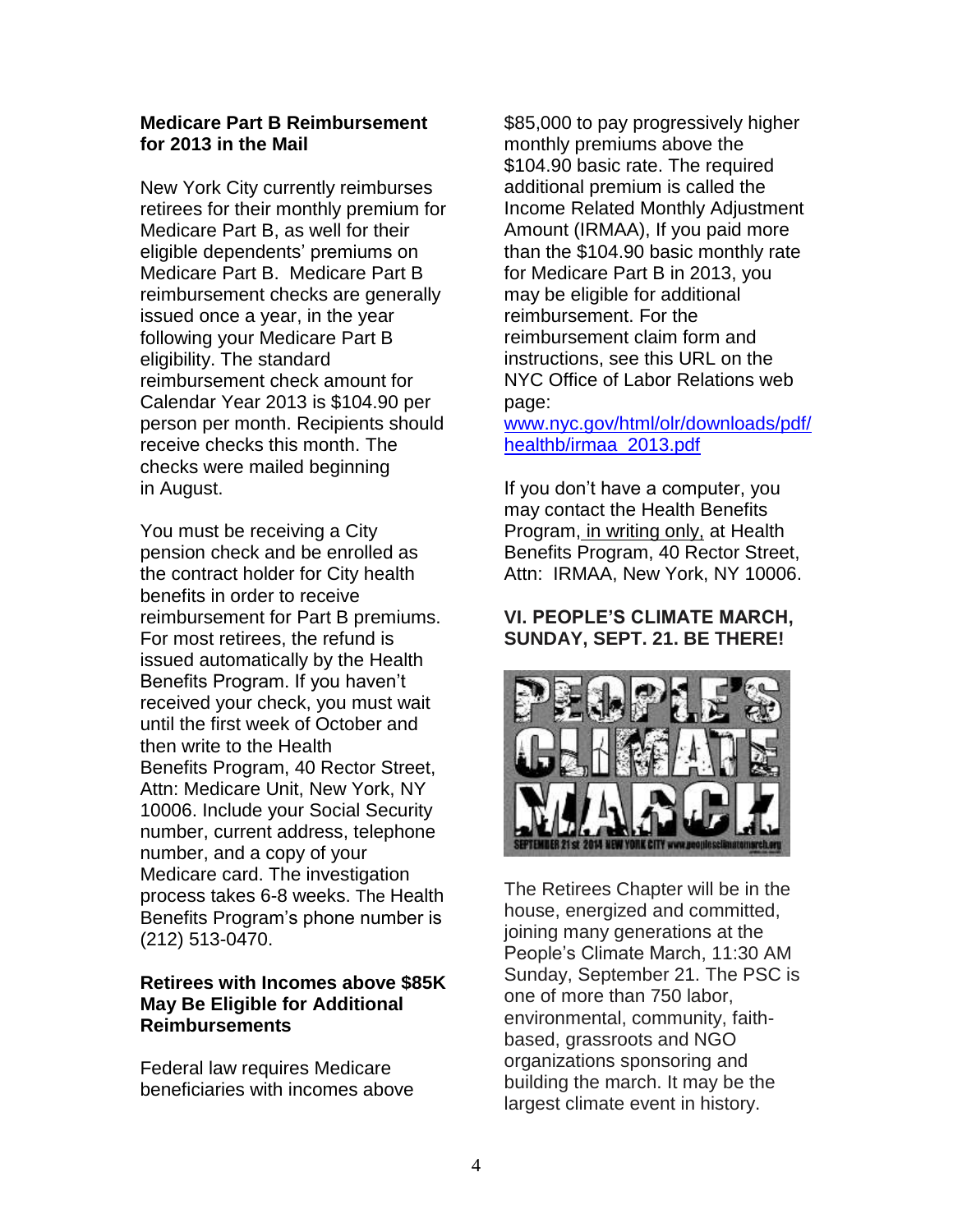#### **An Invitation to Change Everything**

On its website [\(peoplesclimate.org\)](http://peoplesclimate.org/), the People's Climate March makes a bold call:

> In September, heads of state are going to New York City for a historic summit on climate change. With our future on the line, we will take a weekend and use it to bend the course of history.

In New York City there will be an unprecedented climate mobilization – in size, beauty, and impact. Our demand is a world we know is within our reach: a world with an economy that works for people and the planet. In short, a world safe from the ravages of climate change.

March organizers have negotiated a parade route with the NYPD that will begin at Columbus Circle, move through Times Square and finish at 11<sup>th</sup> Avenue and 34<sup>th</sup> Street, next to the Javits Center. A gathering point for labor and the PSC has yet to be determined, but will probably be north of Columbus Circle somewhere in the low Sixties (location to be posted on the PSC website).

#### **We Need Everyone**

March with the PSC and CUNY! And urge your colleagues, friends, and family to join you! Failure to address the climate crisis will have devastating consequences for ourselves, our families, our children and grandchildren, and the students we nourished and taught, let alone our planet.

For updates, resources, a gathering point for PSC marchers and to RSVP, go to [psc](http://psc-cuny.org/ClimateMarch)[cuny.org/ClimateMarch.](http://psc-cuny.org/ClimateMarch)

### **VII. LABOR GOES TO THE MOVIES PRESENTS** *THE ISLAND PRESIDENT***—SEPT. 19**



This year's Labor Goes to the Movies film series presents a group of films—documentary and fiction that take the threat of apocalypse as their premise. The threat of global climate change has given apocalyptic scenarios more mainstream girth, but filmmakers have been documenting and imagining man-made end times for years. The featured films depict nuclear confrontation, resource wars, tampering with ecological balance, or nature's metaphysical revenge. They are meant to stimulate